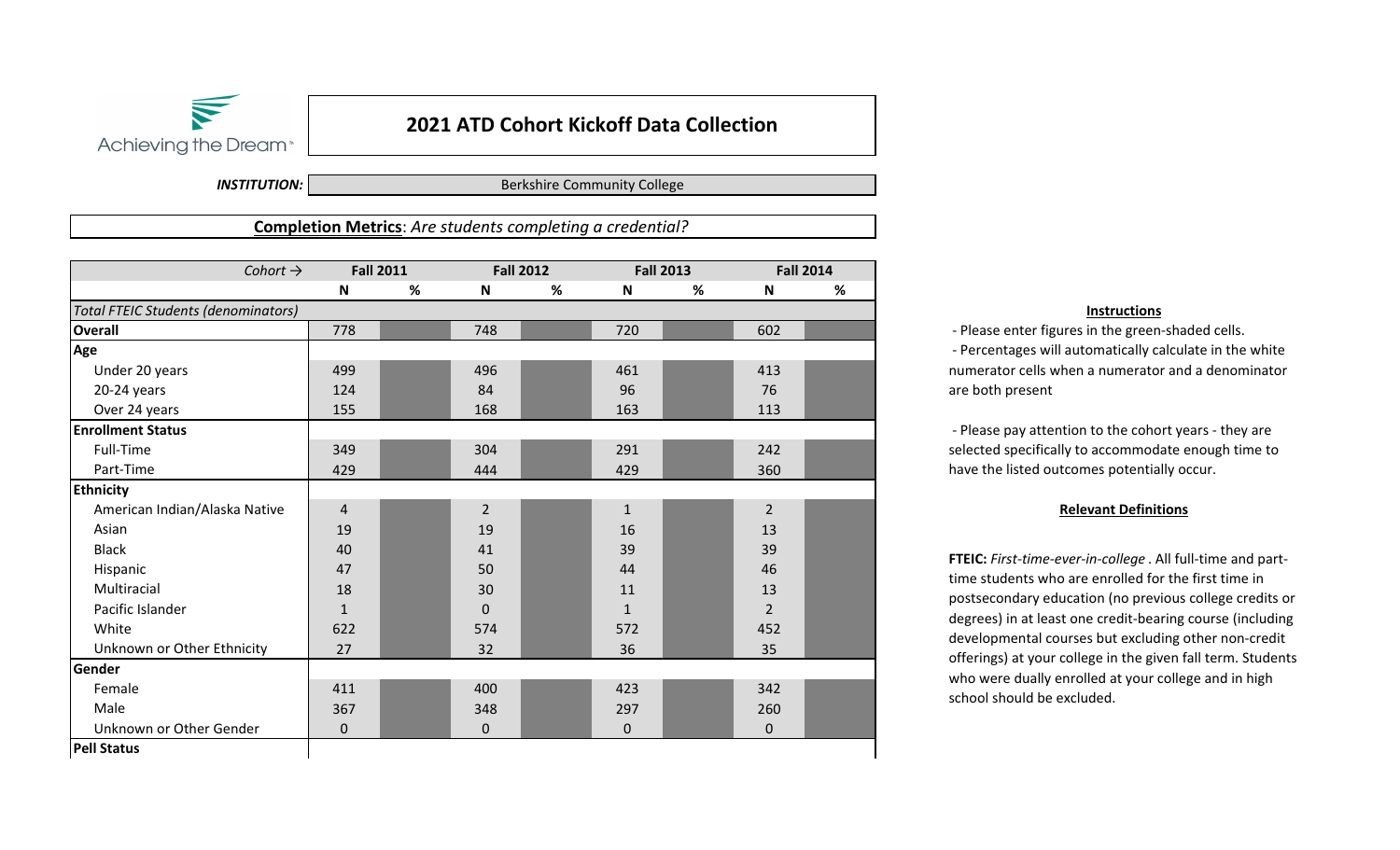| Pell Recipient                                                  | 419              |      | 387            |     | 342            |     | 321            |     |
|-----------------------------------------------------------------|------------------|------|----------------|-----|----------------|-----|----------------|-----|
| Non-Pell Recipient                                              | 359              |      | 361            |     | 378            |     | 281            |     |
| Completion of a certificate or degree within 4 years            |                  |      |                |     |                |     |                |     |
| <b>Overall</b>                                                  | 124              | 16%  | 103            | 14% | 122            | 17% | 92             | 15% |
| Age                                                             |                  |      |                |     |                |     |                |     |
| Under 20 years                                                  | 81               | 16%  | 58             | 12% | 84             | 18% | 62             | 15% |
| 20-24 years                                                     | 20               | 16%  | 12             | 14% | 10             | 10% | 12             | 16% |
| Over 24 years                                                   | 23               | 15%  | 33             | 20% | 28             | 17% | 18             | 16% |
| <b>Enrollment Status</b>                                        |                  |      |                |     |                |     |                |     |
| Full-Time                                                       | 87               | 25%  | 65             | 21% | 85             | 29% | 58             | 24% |
| Part-Time                                                       | 37               | 9%   | 38             | 9%  | 37             | 9%  | 34             | 9%  |
| <b>Ethnicity</b>                                                |                  |      |                |     |                |     |                |     |
| American Indian/Alaska Native                                   | $\mathbf{1}$     | 25%  | $\pmb{0}$      | 0%  | $\pmb{0}$      | 0%  | $\mathbf 0$    | 0%  |
| Asian                                                           | $\overline{2}$   | 11%  | 4              | 21% | $\mathbf{1}$   | 6%  | $\mathbf{1}$   | 8%  |
| <b>Black</b>                                                    | $\overline{2}$   | 5%   | 6              | 15% | 5              | 13% | $\overline{7}$ | 18% |
| Hispanic                                                        | $\boldsymbol{6}$ | 13%  | 4              | 8%  | $\overline{7}$ | 16% | $\overline{7}$ | 15% |
| Multiracial                                                     | $\mathbf{1}$     | 6%   | 3              | 10% | $\overline{2}$ | 18% | 0              | 0%  |
| Pacific Islander                                                | $\mathbf{1}$     | 100% | $\Omega$       |     | $\Omega$       | 0%  | $\Omega$       | 0%  |
| White                                                           | 109              | 18%  | 84             | 15% | 103            | 18% | 73             | 16% |
| Unknown or Other Ethnicity                                      | $\overline{2}$   | 7%   | $\overline{2}$ | 6%  | 4              | 11% | $\overline{4}$ | 11% |
| Gender                                                          |                  |      |                |     |                |     |                |     |
| Female                                                          | 71               | 17%  | 58             | 15% | 63             | 15% | 54             | 16% |
| Male                                                            | 53               | 14%  | 45             | 13% | 59             | 20% | 38             | 15% |
| Unknown or Other Gender                                         | $\mathbf 0$      |      | 0              |     | 0              |     | $\mathbf 0$    |     |
| <b>Pell Status</b>                                              |                  |      |                |     |                |     |                |     |
| Pell Recipient                                                  | 71               | 17%  | 52             | 13% | 68             | 20% | 53             | 17% |
| Non-Pell Recipient                                              | 53               | 15%  | 51             | 14% | 54             | 14% | 39             | 14% |
| Transferred and completed a baccalaureate degree within 6 years |                  |      |                |     |                |     |                |     |
| <b>Overall</b>                                                  | 144              | 19%  | 149            | 20% | 166            | 23% | 127            | 21% |
| Age                                                             |                  |      |                |     |                |     |                |     |
| Under 20 years                                                  | 123              | 25%  | 115            | 23% | 132            | 29% | 101            | 24% |
| 20-24 years                                                     | 11               | 9%   | 17             | 20% | 21             | 22% | 17             | 22% |
| Over 24 years                                                   | 10               | 6%   | 17             | 10% | 13             | 8%  | 9              | 8%  |
| <b>Enrollment Status</b>                                        |                  |      |                |     |                |     |                |     |
| Full-Time                                                       | 63               | 18%  | 62             | 20% | 57             | 20% | 49             | 20% |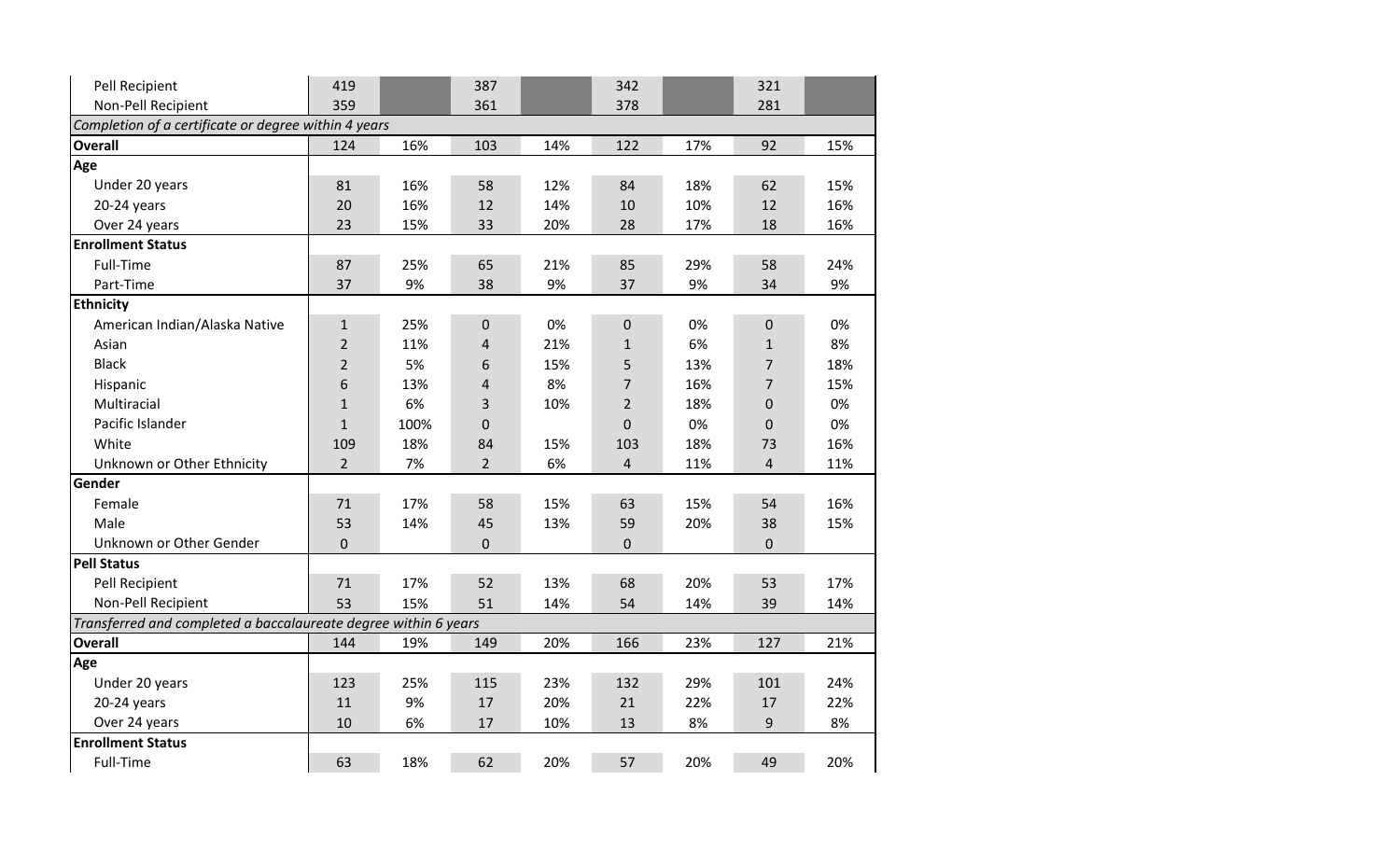| Part-Time                                      | 81                      | 19%  | 87             | 20% | 109          | 25%  | 78             | 22% |
|------------------------------------------------|-------------------------|------|----------------|-----|--------------|------|----------------|-----|
| <b>Ethnicity</b>                               |                         |      |                |     |              |      |                |     |
| American Indian/Alaska Native                  | $\mathbf 1$             | 25%  | $\pmb{0}$      | 0%  | $\mathbf 0$  | 0%   | $\mathbf 0$    | 0%  |
| Asian                                          | $\overline{7}$          | 37%  | $\overline{7}$ | 37% | $\,8\,$      | 50%  | $\overline{2}$ | 15% |
| <b>Black</b>                                   | $\mathsf 3$             | 8%   | 3              | 7%  | 3            | 8%   | $\overline{2}$ | 5%  |
| Hispanic                                       | $\mathbf{1}$            | 2%   | 5              | 10% | 9            | 20%  | $\overline{7}$ | 15% |
| Multiracial                                    | $\overline{\mathbf{4}}$ | 22%  | $\overline{2}$ | 7%  | $\mathbf{1}$ | 9%   | $\pmb{0}$      | 0%  |
| Pacific Islander                               | $\mathbf{1}$            | 100% | $\pmb{0}$      |     | $\mathbf{1}$ | 100% | $\mathbf{1}$   | 50% |
| White                                          | 117                     | 19%  | 118            | 21% | 134          | 23%  | 105            | 23% |
| Unknown or Other Ethnicity                     | $\overline{\mathbf{r}}$ | 15%  | 14             | 44% | 10           | 28%  | 10             | 29% |
| Gender                                         |                         |      |                |     |              |      |                |     |
| Female                                         | 78                      | 19%  | 79             | 20% | 106          | 25%  | 86             | 25% |
| Male                                           | 66                      | 18%  | 70             | 20% | 60           | 20%  | 41             | 16% |
| Unknown or Other Gender                        | $\mathbf 0$             |      | $\mathbf 0$    |     | $\mathbf 0$  |      | $\mathbf 0$    |     |
| <b>Pell Status</b>                             |                         |      |                |     |              |      |                |     |
| Pell Recipient                                 | 38                      | 9%   | 38             | 10% | 33           | 10%  | 42             | 13% |
| Non-Pell Recipient                             | 106                     | 30%  | 111            | 31% | 133          | 35%  | 85             | 30% |
| Employed after earning a credential (OPTIONAL) |                         |      |                |     |              |      |                |     |
| <b>Overall</b>                                 |                         |      |                |     |              |      |                |     |
| Age                                            |                         |      |                |     |              |      |                |     |
| Under 20 years                                 |                         |      |                |     |              |      |                |     |
| 20-24 years                                    |                         |      |                |     |              |      |                |     |
| Over 24 years                                  |                         |      |                |     |              |      |                |     |
| <b>Enrollment Status</b>                       |                         |      |                |     |              |      |                |     |
| Full-Time                                      |                         |      |                |     |              |      |                |     |
| Part-Time                                      |                         |      |                |     |              |      |                |     |
| <b>Ethnicity</b>                               |                         |      |                |     |              |      |                |     |
| American Indian/Alaska Native                  |                         |      |                |     |              |      |                |     |
| Asian                                          |                         |      |                |     |              |      |                |     |
| <b>Black</b>                                   |                         |      |                |     |              |      |                |     |
| Hispanic                                       |                         |      |                |     |              |      |                |     |
| Multiracial                                    |                         |      |                |     |              |      |                |     |
| Pacific Islander                               |                         |      |                |     |              |      |                |     |
| White                                          |                         |      |                |     |              |      |                |     |
| Unknown or Other Ethnicity                     |                         |      |                |     |              |      |                |     |